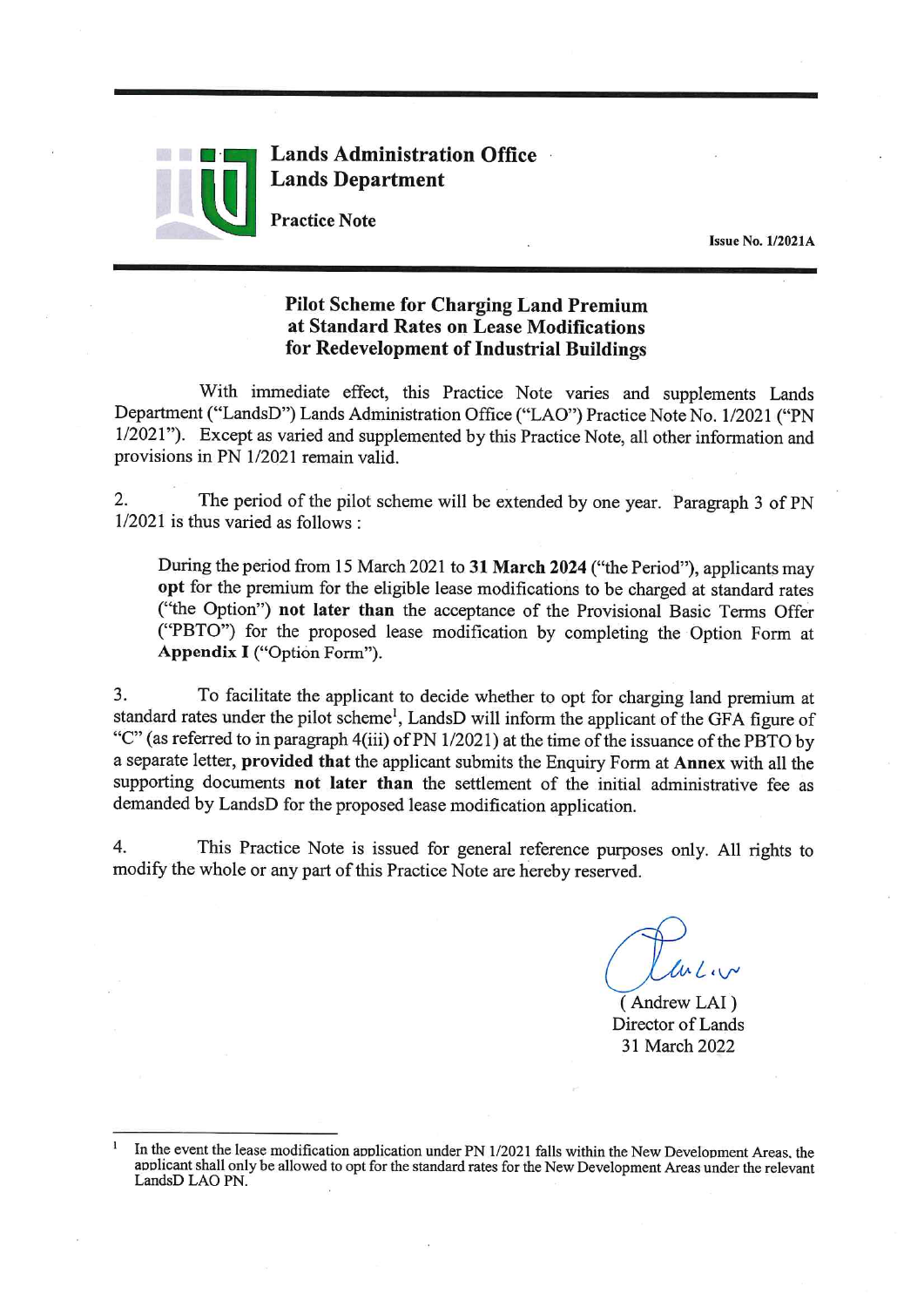**Annex**

## **ENQUIRY FORM**

| To : | District Lands Officer,                    | Lands Department | Date : ___________ |
|------|--------------------------------------------|------------------|--------------------|
|      | Lot $No.$ :                                | ("the Lot")      |                    |
|      | Address:                                   |                  |                    |
|      | *Proposed Lease Modification/Land Exchange |                  |                    |

Pursuant to paragraph 3 of the Lands Department ("LandsD") Lands Administration Office Practice Note No. 1/2021A, \*I/we wish to be informed of the GFA figure of "C" (as referred to in paragraph 4(iii) of the LandsD Lands Administration Office Practice Note ("PN 1/2021")) at the time of the issuance of the Provisional Basic Terms Offer for the proposed \*lease modification / land exchange transaction ("proposed transaction").

2. \*I/We provide the following requisite documents / information herewith \* :-

- (i) Copy of land grant showing that
	- (a) under the terms therein, the Lot(s) shall not be used for any purpose other than for industrial or godown purposes or both; or
	- (b) the land grant does not contain specific user restriction; and
- (ii) (a) The occupation permit(s) issued by the Building Authority for the Pre-1987 industrial buildings erected on the Lot(s) (for the purpose of this Enquiry Form, "Pre-1987 industrial building" has the meaning as defined in Footnote 2 of PN 1/2021); or
	- (b) The approval letter(s) issued by the Building Authority showing the building plans of the Pre-1987 industrial building(s) erected on the Lot(s) were first submitted to the Building Authority for approval on or before 1 March 1987; and
- #(iii) A certificate by \*an Authorized Person (as defined in the Buildings Ordinance) / a Registered Professional Surveyor (as defined in the Surveyors Registration Ordinance) ("the Certificate") certifying the gross floor area ("GFA") of the Pre-1987 industrial building(s) existing on the Lot(s) or existed immediately before the Lot(s) became vacant (collectively "the existing building") as per the latest building plans of the existing building approved by the Building Authority ("the approved building plans"), but excluding the GFA of any parking, loading and unloading spaces, plant rooms and other similar facilities not normally accountable for GFA under the Buildings Ordinance and any GFA in the approved building plans which do not comply with the lease conditions. A set of the approved building plans shall be attached with the Certificate.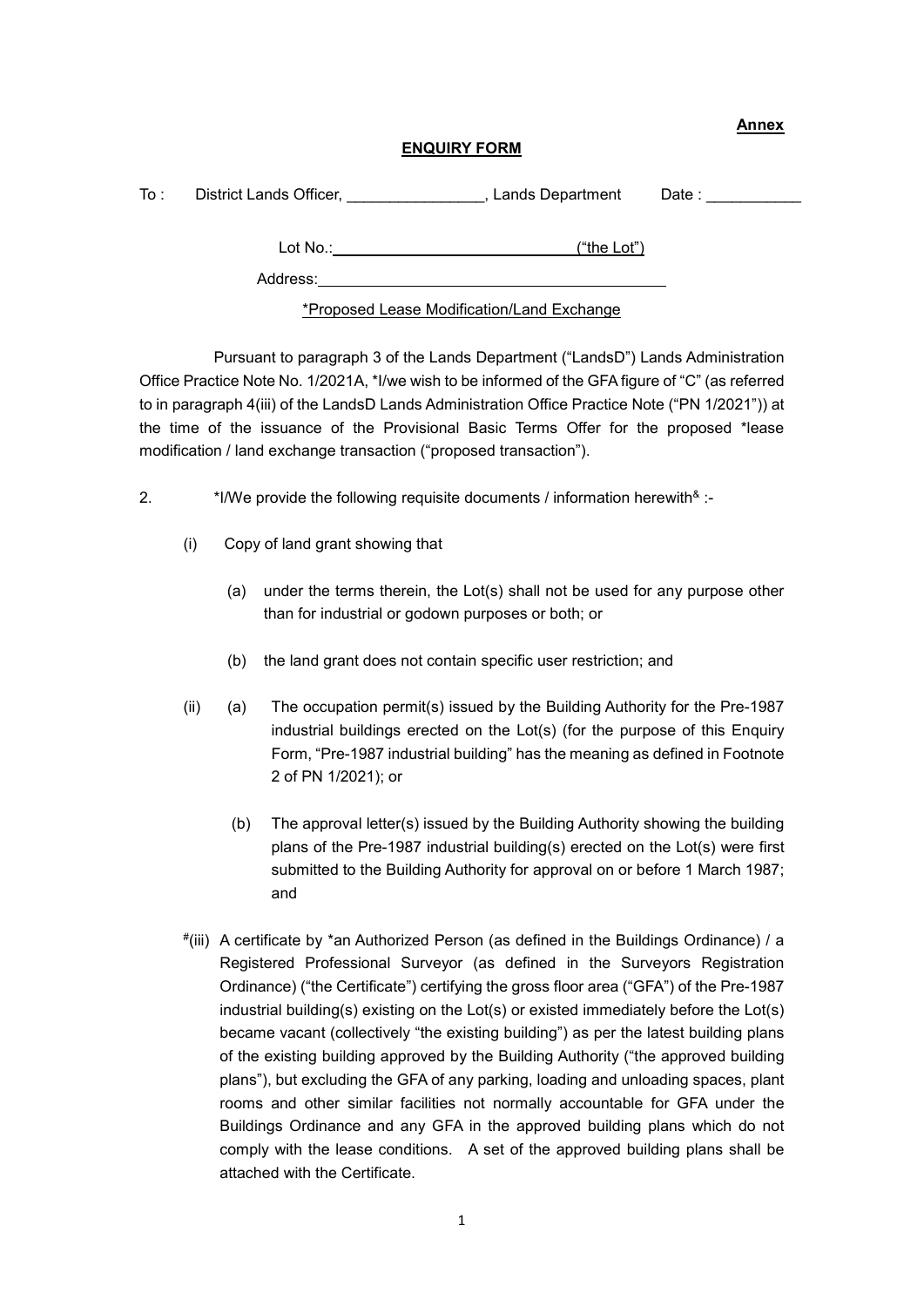- 3. \*I/We further understand and acknowledge that the GFA figure of "C" (as referred to in paragraph 4(iii) of PN 1/2021) will be determined by LandsD at its absolute discretion. The figure provided by LandsD will be final and binding, and shall be applied if I/we opt for the premium for the eligible proposed transaction to be charged at standard rates pursuant to PN 1/2021**.**
- 4. \*I/We have read and understood the attached Note on Use of Personal Information.

Yours faithfully,

Signature(s) of the \*Applicant / authorized officer(s) for and on behalf of the Applicant(s) :

\_\_\_\_\_\_\_\_\_\_\_\_\_\_\_\_\_\_\_\_\_\_\_\_\_\_\_\_\_\_\_\_\_\_\_\_\_\_\_\_\_\_\_\_\_\_\_\_

Name(s) of the Applicant(s) in Block Letters:

\*Name(s) and capacity of the authorized officer(s) of the Applicant(s):

Address of the Applicant(s): \_\_\_\_ Telephone Number of the Applicant(s): Date:

- **c.c. Chief Estate Surveyor / Valuation, Lands Department** (email : cesv@landsd.gov.hk) (Fax : 2523 1620)
- \* Delete as appropriate
- <sup>&</sup> In case the applicant has submitted the requisite documents / information in accordance with paragraph 2 above, the applicant is no longer required to provide the same when he submits the Option Form under PN 1/2021.
- # In case the applicant chooses not to provide the Certificate or the applicant chooses to adopt an alternative basis for determination of the GFA figure of "C" (as referred to in paragraph 4(iii) of PN 1/2021) based on the GFA figure upon redevelopment of the site for industrial and/or godown use before the lease modification / land exchange, as would have been adopted by LandsD in a case-by-case assessment, the applicant may provide the GFA figure on such basis (with or without supporting information) for LandsD's consideration. LandsD will then determine the GFA figure on such alternative basis, which is final and binding on the applicant. For certainty and simplicity, such choice by the applicant for alternative basis mentioned above is irreversible.